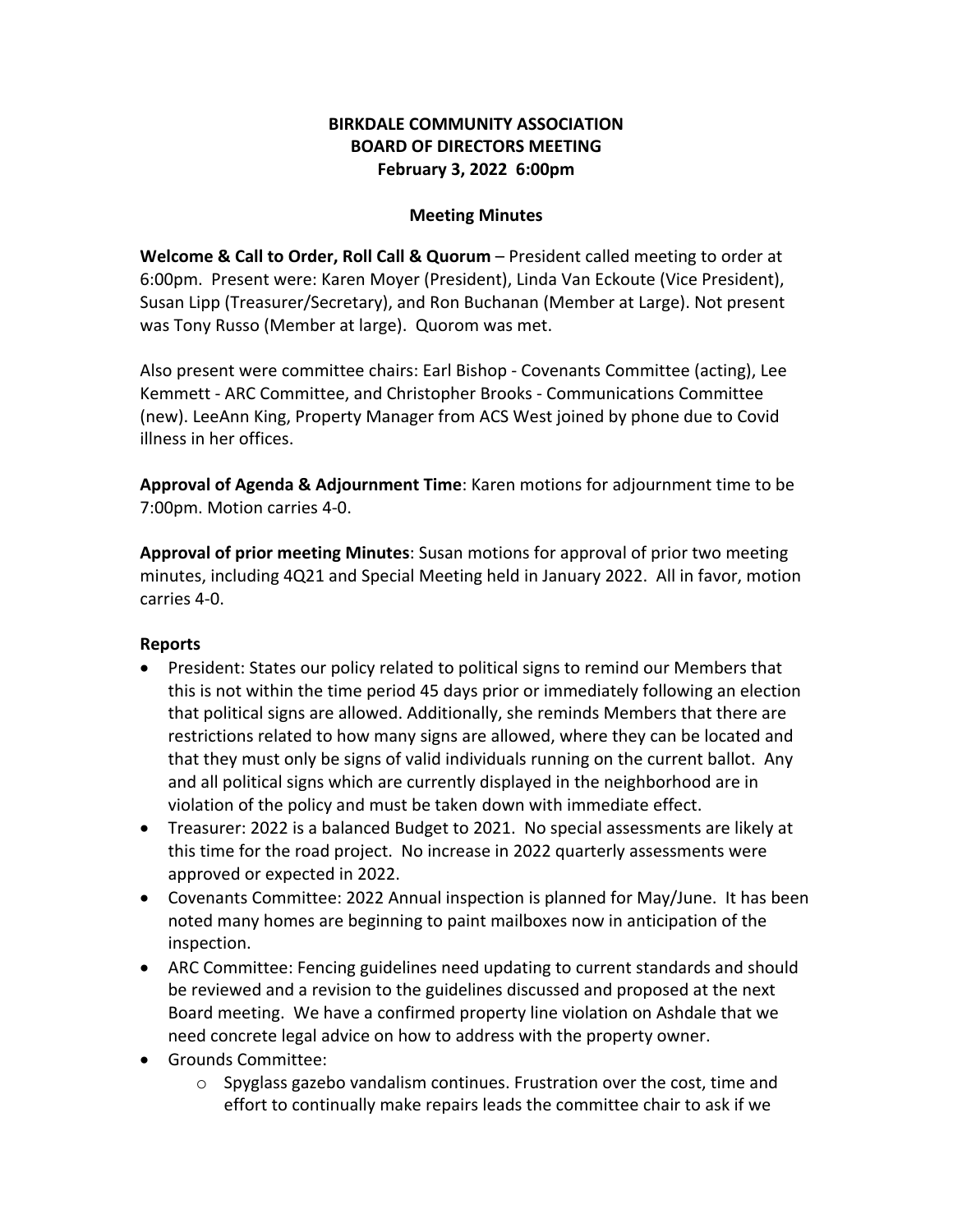should remove the gazebo. No Board members are in favor or removing gazebo (see below discussion in old business).

- $\circ$  Motion made by President to approve latest proposed repairs at the gazebo. Motion carried 4-0.
- o Common areas kids are playing more in the area of Old Bond and Royal Birkdale and have built a stick, ground fort in the common area woods. As long as it is at ground level and made of natural materials found in the woods and we receive no neighbor complaints it is suggested to leave it there.
- $\circ$  Spring Run we will be removing aged/falling cedars. Reassessing plantings in that area.
- o Winterpock irrigation will be redone in March following turn lane completion. Regular discussions with road construction engineer allow continued up to date information on status of the project.
- Social Committee next event will be Spring Driveby per 2022 calendar.
- Communications committee chair
	- $\circ$  Facebook & Nextdoor are not content controlled, reviewed, etc. by HOA. Therefore it is suggested we can note them on our HOA website and possibly in the news bulletin as existing, but for liability we should add a disclaimer stating that content, comments, etc are not controlled by the HOA
	- $\circ$  Classifieds prior Communications chair published classifieds and collected fees from advertisers as side business with approval from HOA. New Communications director has no interest in continuing this as a side business, and the HOA never got any previous revenues from the advertisers, so see no point including classifieds in news bulletin going forward. Any prepaid funds for advertisement are outside of HOA responsibility and will have to be addressed to Cynthia Steiner directly. Motion to remove classifieds from news bulletin and responsibility of new Communications chair. All in favor – motion carried 4-0.
	- $\circ$  Website & other IT issues website refreshing takes too long, we may want to replace service. We also need to address where and how data and files were stored for potential update. Chair to provide a list to Board for consideration of all issues and suggestions for improvement.

# **Old Business**:

- President voices concern over continued vandalism and rowdy kids behavior issues present at Avalon gazebo and little library. Specific suggestions discussed include:
	- o Request additional police patrolling
	- o File police reports of vandalism
	- o Obtain advice from community resource officer (police) President agrees to call him
	- o Ask neighbors to have a gazebo clean up day
	- o Ask Manchester high school to consider clean up around gazebo as community service project